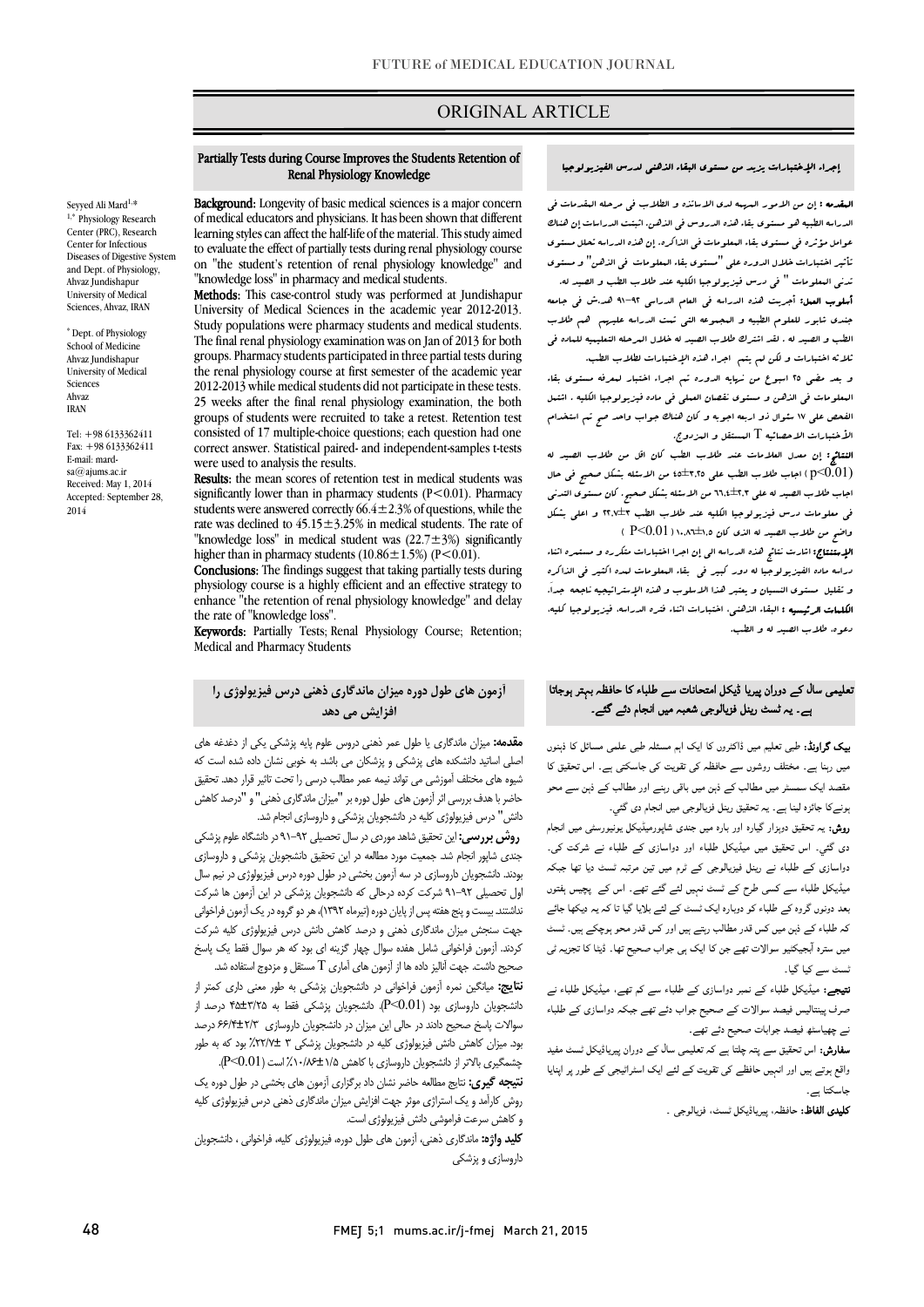## INTRODUCTION

The basic medical sciences are included to medical curriculum approximately from mid-1800 (1). The retention or longevity of the learned basic medical sciences in preclinical period is important and a major source of concern for medical educators and physicians. They are believed that a substantial portion of these sciences are lost in clinical and final years (2). The period of time over which course participants forget half of what they have been taught called "half-life of learning"(3). Loss of some portions of the learned basic medical sciences is inevitable. Some decline in the ability to remind what was once learned is normal and happened resulted from a physiologic condition called as "forgetting" process (4) and also long-term nonuse of the learned materials accelerate the speed of knowledge loss (5). Many reports have shown that a substantial parts of the basic medical sciences taught in medical school in preclinical years are lost during clinical and final years (2). In a review study, Custer has reported that approximately two-third to threefourth of the knowledge will be retained after one year and the rate of knowledge loss further increase up to 50% in the next year in medical education (1).

There are many factors that decrease retention of the learned basic medical sciences such as lecture-based teaching methods, lack of clinical relevance to the portions of material covered and low attention to practical application of basic science knowledge to clinical situations (6) Some suggested teaching methods to improve the half-life of learning or knowledge retention are reviewing, repetition and reinforcement, interactive learning, problem-based learning, note-taking (7), partial examinations during course (8) and collaborative-group testing (9). Therefore, the aim of the present study was to evaluate the effect of partially tests during renal physiology course on "the student´s retention of renal physiology knowledge" and "knowledge loss" in pharmacy and medical students.

#### METHODS

This case-control study was performed at Jundishapur University of Medical Sciences in academic year 2011-2013. Study populations were pharmacy students [from the beginning of fourth semester to the end of fifth semester] and medical students [from the beginning of third semester to the end of fourth semester].The final renal physiology examination was on Jan of 2013 for both groups. Twenty-five weeks after the final renal physiology examination [Jul of 2013], the students were recruited to take a retest. There are three different methods to assess "knowledge retention" in educational contest most common methods are recognition  (true-false questions) and cued recall (open-ended questions). The third method, multiple choice questions (MCQs), is a mixture of recall and recognition (10). The retention test consisted of 17 questions. Each question was followed by four taken from of the course exam (8). The participation in test was voluntary and students were unaware about the time of retention test. Therefore, they had no chance to review the lesson. Pharmacy students were participated in three partially (first semester of the academic year 2012-2013) while medical students did not participate in these tests. What was the partially test? The lesson (renal physiology course) was divided by three and students took a test for each part. Each test The educator and reference textbooks [Textbook of Medical Physiology; chapters 25-30; Guyton and Hall] are identical in both studied groups. statements, only one of which was correct. The questions were tests during renal physiology course in the previous semester consisted of 8 essay-questions [4 long-and 4 short-answers].

# Statistical analysis

 as mean±SEM. To compare the effect of partially tests during renal physiology course on "the student's retention knowledge", the scores of retention test analyzed with independent sample t-tests. To analysis the knowledge loss compared with their scores on 25 weeks later, retention test, using paired samples t-tests. To compare the rate of knowledge loss between groups, the scores of course exams in Jan 2013 subtracted from the scores of retention test, and tests. P<0.05 was set as significance. Data were analyzed using SPSS version 17 and are expressed in each group, the scores of course exams in Jan 2013 were the results were compared using independent samples t-

## **RESULTS**

 Thirty-eight percent of the studied population was men and table 1, there was a significant difference between the mean scores of course exams of renal physiology on Jan 2013 and the retention test scores 25 weeks later in both pharmacy and medical students. As shown in figure 1, the mean scores of than in pharmacy students  $(P<0.01)$ . Pharmacy students were answered correctly  $66.4 \pm 2.3$  percent of questions, while the rate was declined to  $45.15 \pm 3.25\%$  in medical students. The "knowledge loss" in medical students students  $(10.86 \pm 1.5\%)$  (Fig. 2; P<0.01). 62% were women; mean age was  $21 \pm 1$  year. According to retention test in medical students was significantly lower  $(22.7\pm3%)$  was significantly higher than in pharmacy

## DISCUSSION $\overline{a}$

 The findings of the present study showed 1. There was a significant difference between the mean scores of final and

| Table1. Comparison the Course Scores of Renal Physiology Exam and Retention Test (25 Weeks after the<br>Course Exam). |                     |                        |                                   |
|-----------------------------------------------------------------------------------------------------------------------|---------------------|------------------------|-----------------------------------|
| Student                                                                                                               | Course exam $(\% )$ | Retention test $(\% )$ | Significant Difference( $\beta$ ) |
| Pharmacy                                                                                                              | $77\pm1.8$          | 66 4 $\pm$ 2 3         | $P \le 0.01$                      |
| Medical                                                                                                               | $67.85 \pm 1.35$    | $45.15 \pm 3.25$       | $P \le 0.001$                     |
| <sup>[6</sup> Represents Significance Difference Between Course Exam Scores Versus Retention Scores.]                 |                     |                        |                                   |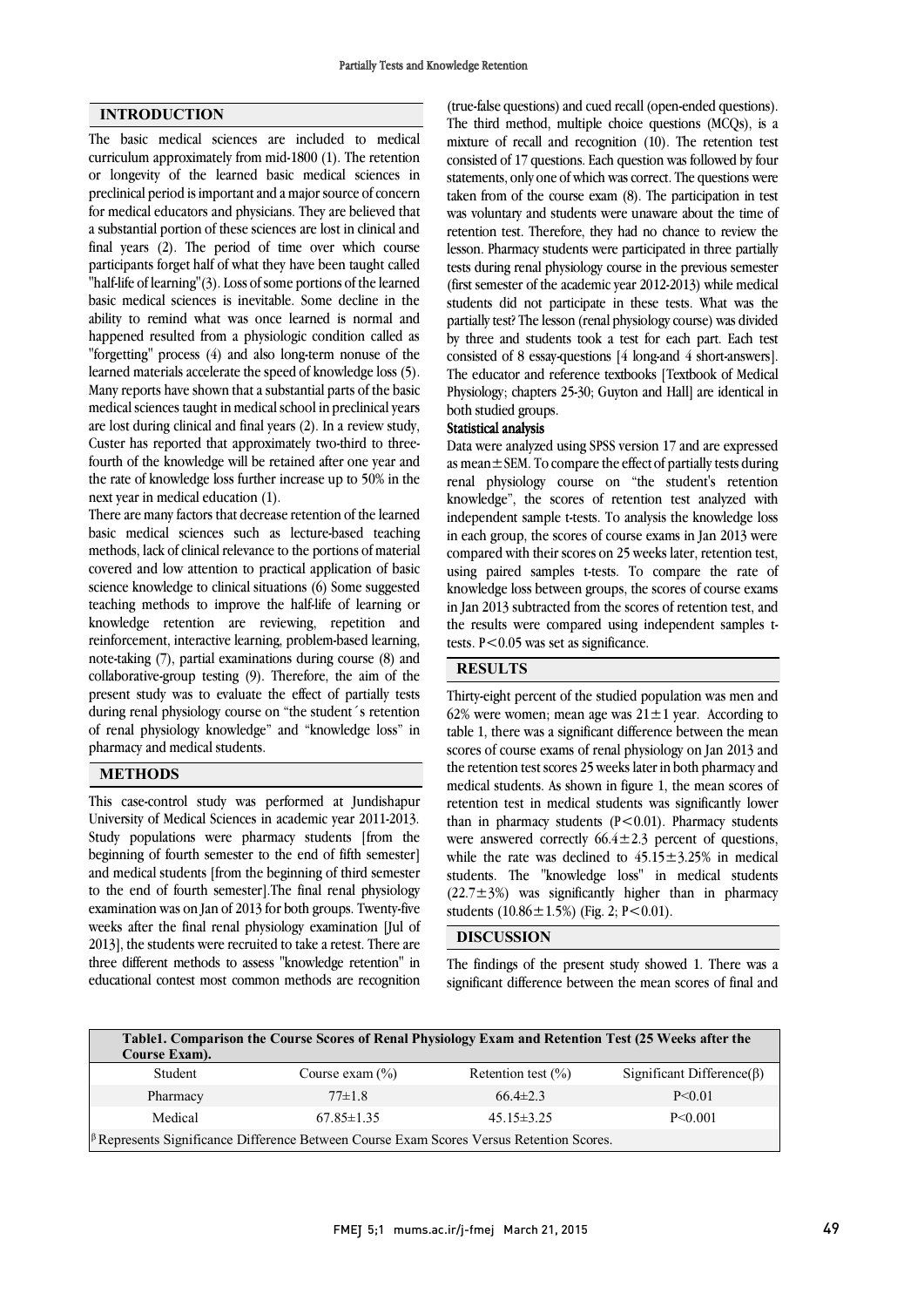

Fig.1. Effect of partially tests during renal physiology course on "the student's retention of renal physiology pharmacy students; Med: medical students; \*\*P<0.01 as knowledge" in medical and pharmacy students; Pharm: compared with pharmacy students.



 Different rates of knowledge physiology loss have been reported. D´Eon found 16.1% decline in physiology knowledge after 10- 11 months to medical students (11). This rate was more in Weitman report; The "Knowledge loss" of introductory physiology course was 20% after 15 weeks on MCQs retention also showed a significant decrease in renal physiology knowledge after 25 weeks on MCQs retention test in pharmacy and medical students, 10.6 and 22.7%, respectively. This rate was test (12). In agreement with these findings, the present results lower in pharmacy students than in medical students.

A question rose from the results of the above mentioned studies? How to enhance the retention of the learned materials? In response to the question, researchers and medical educators are trying to provide new approaches of medical sciences. It is believed that if the students frequently use the learned materials there is no the retention problem (5). However, there are some factors that affect the long-term retention of knowledge such as the content and tasks to be of students (13). The mentioned factors are not under instructions to increase the knowledge retention in basic learned, the conditions of retrieval, and the individual ability control of educators or instructors.

 It is suggested that instructional approaches can be impact the retention of knowledge. In terms of instructional styles, to design a course, or even an entire curriculum, in order to improve the long-term retention of knowledge (1). the review study of Custers provides suggestions as to how

 Rodriguez et al have been reported taking partially exams during pharmacology course significantly increase the mean scores of retention test and their taught performance. In that



 Fig.2. Effect of partially tests during renal physiology students; Pharm: pharmacy students; Med: medical students; \*\*P<0.01 as compared with pharmacy students.course on "knowledge loss" in pharmacy and medical

 study, two groups of medical students at the National University of Mexico were recruited. The first group participated in three partially test during pharmacology course while the second group did not participate. Both groups recruited to take a scores of retention test in the first group was significantly higher than in the second group. The scores of partially tests were 69.8% and 59.9%, respectively (5). In another study, Dobson showed that taking retrieval quizzes enhanced the retention of results, he suggested that retrieval quizzes can be an effective strategy to increase the retention of anatomy and physiology knowledge (14). According to figure 2, the mean scores of retention test in pharmacy students significantly higher than in the rate declined to 45.15% in medical student. The reasons of this considerable difference between pharmacy and medical students would largely be related to participation in partially tests during course. Therefore, these findings together suggest that taking partially exams or quizzers during course can retention test 10-11 months later. The results showed that mean anatomy and physiology information. Due to the significant medical students. It was 66.4% in pharmacy students whereas effectively enhance the longevity of knowledge.

 According to figure 3, the "knowledge loss" of renal physiology information in medical students was two times more than in pharmacy students, 22.7 versus 10.86%. As knowledge loss of the taught physiology information. The apparent difference between two groups can be related to partially test during course. Taken these results together suggest that if partially tests take place during the course, the correcting papers and registering the scores after each exam was time-consuming and makes the teacher busy and was the limitation of the present study.Therefore, partially exams taking during course effectively decrease the rate of "Knowledge loss" of physiology information. In conclusion, mentioned above reports have shown different rates of the span of knowledge retention will increase as well.The